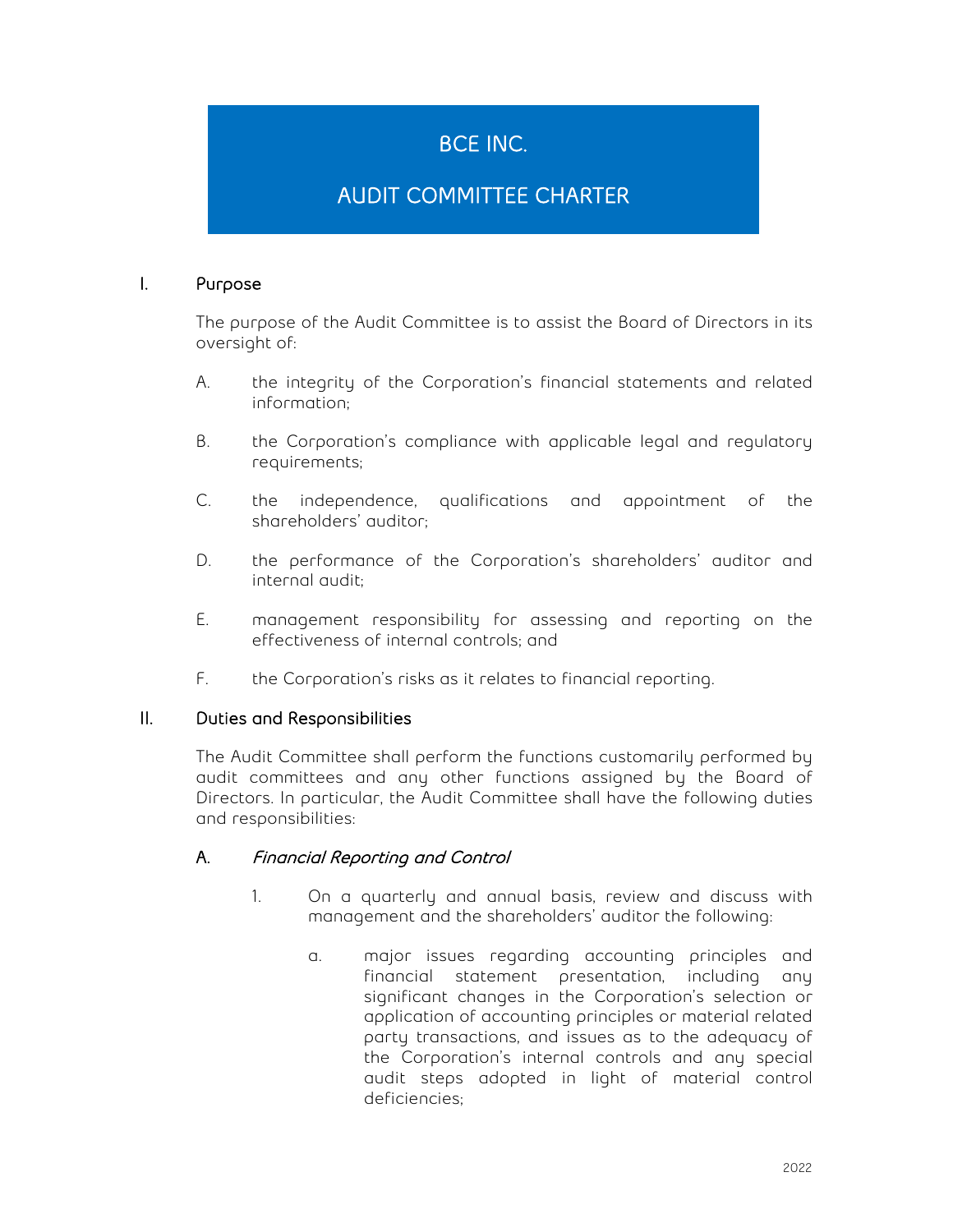- b. analyses prepared by management and/or the shareholders' auditor setting forth significant financial reporting issues and judgements made in connection with the preparation of the financial statements, including the impact of selecting one of several International Financial Reporting Standards (IFRS) and/or non IFRS measures on the financial statements when such a selection has been made in the current reporting period;
- c. the effect of regulatory and accounting developments, as well as off-balance sheet arrangements, on the financial statements of the Corporation; and
- d. the type and presentation of information to be included in earnings press releases (including any use of pro-forma or non-IFRS information).
- 2. Meet to review and discuss with management and the shareholders' auditor, report and, where appropriate, provide recommendations to the Board of Directors on the following prior to its public disclosure:
	- a. the Corporation's annual and interim consolidated financial statements and the related "Management's Discussion and Analysis", Annual Information Forms, earnings press releases and earnings guidance provided to analysts and rating agencies and the integrity of the financial reporting of the Corporation;
		- In addition to the role of the Audit Committee to make recommendations to the Board of Directors, where the members of the Audit Committee consider that it is appropriate and in the best interest of the Corporation, the Corporation's interim consolidated financial statements and the related "Management's Discussion and Analysis", the interim earnings press releases and the earnings guidance, may also be approved on behalf of the Board of Directors by the Audit Committee, provided that such approval is subsequently reported to the Board of Directors at its next meeting;
	- b. any audit issues raised by the shareholders' auditor and management's response thereto, including any restrictions on the scope of the activities of the shareholders' auditor or access to requested information and any significant disagreements with management.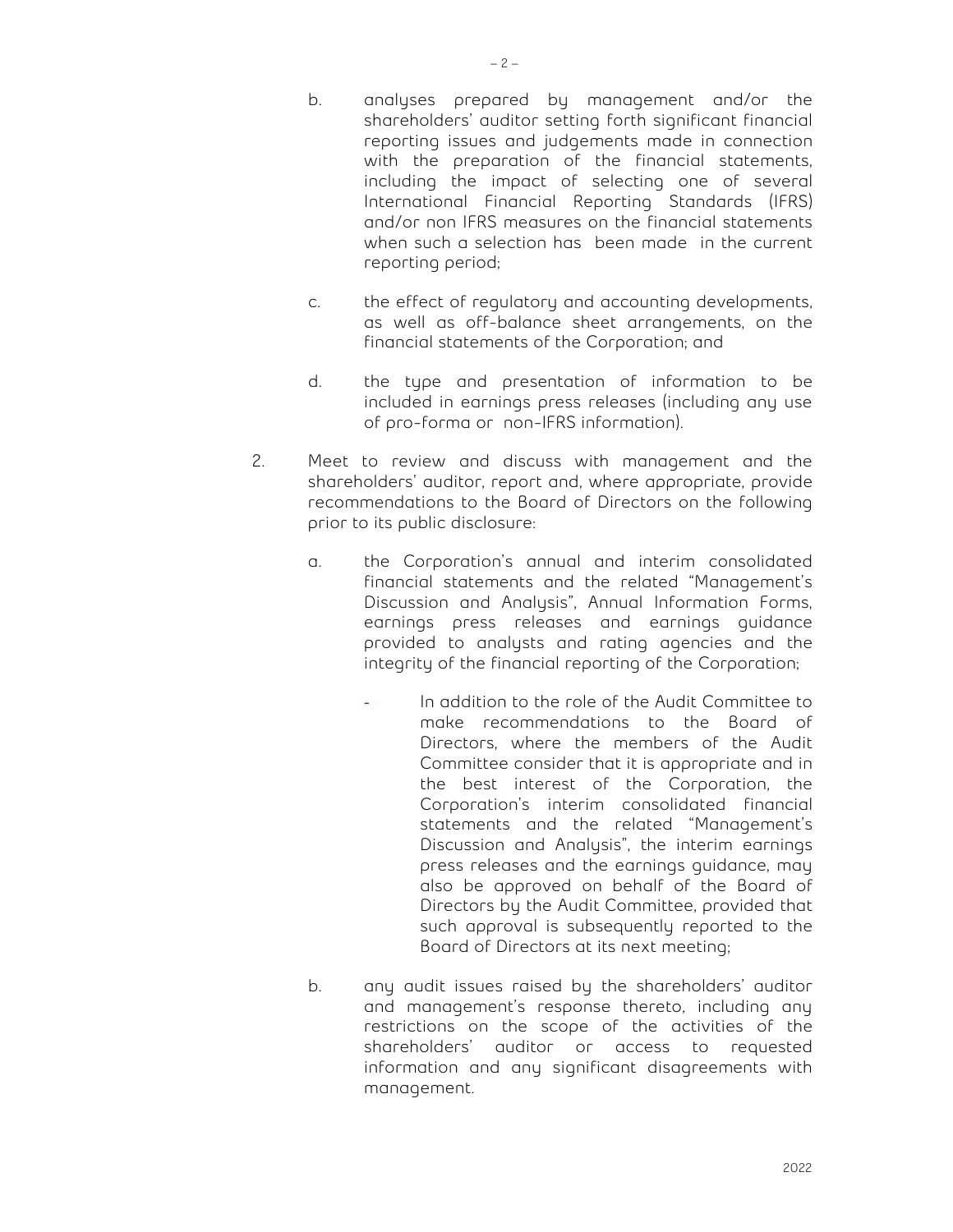- 3. Review and discuss reports from the shareholders' auditor on:
	- a. all critical accounting policies and practices used by the Corporation;
	- b. all material selections of accounting policies when there is a choice of policies available under IFRS that have been discussed with management, including the ramifications of the use of such alternative treatment and the alternative preferred by the shareholders' auditor; and
	- c. other material written communications between the shareholders' auditor and management, and discuss such communication with the shareholders' auditor.

## B. Oversight of the Shareholders' Auditor

- 1. Be directly responsible for the appointment, compensation, retention and oversight of the work of the shareholders' auditor, who shall report directly to the Audit Committee, and any other auditor preparing or issuing an audit report or performing other audit services or attest services for the Corporation or any consolidated subsidiary of the Corporation, where required, and review, report and, where appropriate, provide recommendations to the Board of Directors on the appointment, terms and review of engagement, removal, independence and proposed fees of the shareholders' auditor.
- 2. Approve in advance all audit, review or attest engagement fees and terms for all audit, review or attest services to be provided by the shareholders' auditor to the Corporation and any consolidated subsidiary and any other auditor preparing or issuing an audit report or performing other audit services or attest services for the Corporation or any consolidated subsidiary of the Corporation, where required.
- 3. Pre-approve all engagements for permitted audit and nonaudit services to be provided by the shareholders' auditor to the Corporation and any consolidated subsidiary and to this effect may establish policies and procedures for the engagement of the shareholders' auditor to provide to the Corporation and any consolidated subsidiary permitted nonaudit services, which shall include approval in advance by the Audit Committee of all audit/review and permitted non-audit services to be provided by the shareholders' auditor to the Corporation and any consolidated subsidiary.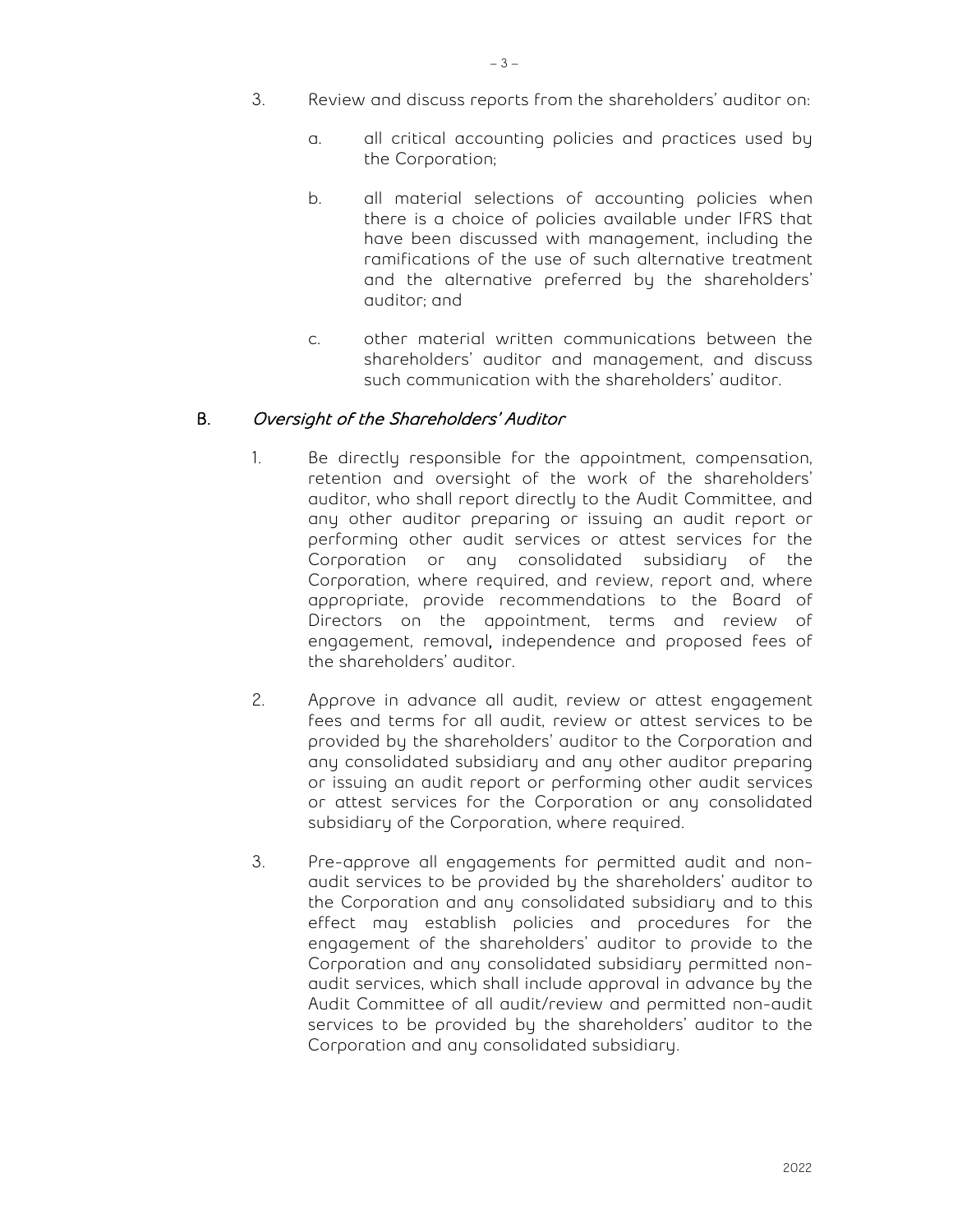- 4. Delegate, if deemed appropriate, authority to the Chief Financial Officer to grant pre-approvals of audit, review and permitted non-audit services, provided that any such approvals shall be presented to the Audit Committee at its next scheduled meeting.
- 5. Establish policies for the hiring of partners, employees and former partners and employees of the shareholders' auditor.
- 6. At least annually, consider, assess, and report to the Board of Directors on:
	- a. the independence, objectivity and professional skepticism of the shareholders' auditor, including that the shareholders' auditor's performance of permitted non-audit services does not impair the shareholders' auditor's independence;
	- b. obtaining from the shareholders' auditor a written statement (i) delineating all relationships between the shareholders' auditor and the Corporation; (ii) assuring that lead audit partner rotation is carried out, as required by law; and (iii) delineating any other relationships that may adversely affect the independence of the shareholders' auditor;
	- c. the quality of the engagement team including the evaluation of the lead audit partner, taking into account the opinions of management and internal audit; and
	- d. the quality of the communications and interactions with the external auditor.
- 7. At least annually, obtain and review a report by the shareholders' auditor describing:
	- a. the shareholders' auditor's internal quality-control procedures;
	- b. any material issues raised by the most recent internal quality-control review, or peer review of the shareholders' auditor firm, or by any inquiry or investigation by governmental or professional authorities, issued in the reporting year, respecting one or more independent audits carried out by the shareholders' auditor firm in Canada and the United States, limited to the Public Company Accounting Oversight Board, and any steps taken to deal with any such issues.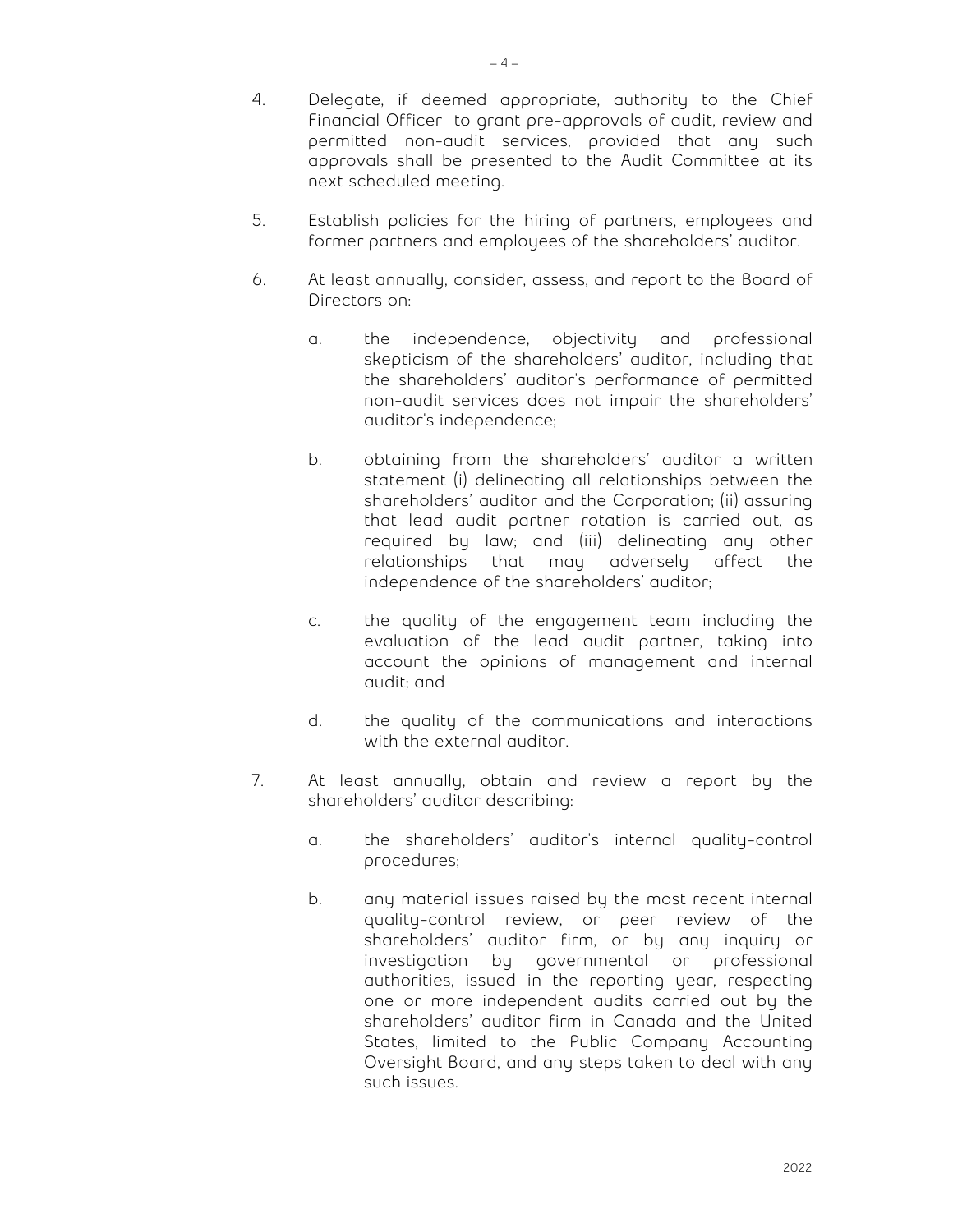- 8. At least every 5 years, unless the annual assessment indicates otherwise, conduct a comprehensive review of the shareholders' auditor focussing on the firm and report to the Board of Directors on:
	- a. the independence, objectivity and professional skepticism of the shareholders' auditor;
	- b. the quality of the engagement team; and
	- c. the quality of communications and interactions with the shareholders' auditor.
- 9. Resolve any disagreement between management and the shareholders' auditor regarding financial reporting.
- 10. Review the annual audit plan with the shareholders' auditor.
- 11. Meet periodically with the shareholders' auditor in the absence of management and internal audit.

## C. Oversight of Internal Audit

- 1. Review and discuss with the head of internal audit, report and, where appropriate, provide recommendations to the Board of Directors on the following:
	- a. the appointment and mandate of internal audit, including the responsibilities, budget and staffing of internal audit;
	- b. discuss with the head of internal audit the scope and performance of internal audit, including a review of the annual internal audit plan, and whether there are any restrictions or limitations on internal audit; and
	- c. obtain periodic reports from the head of internal audit regarding internal audit findings, including those related to the Corporation's internal controls, and the Corporation's progress in remedying any audit findings.
- 2. Meet periodically with the head of internal audit in the absence of management and the shareholders' auditor.

## D. Oversight of the Corporation's Internal Control System

1. Review and discuss with management, the shareholders' auditor and internal audit, monitor, report and, where appropriate, provide recommendations to the Board of Directors on the following: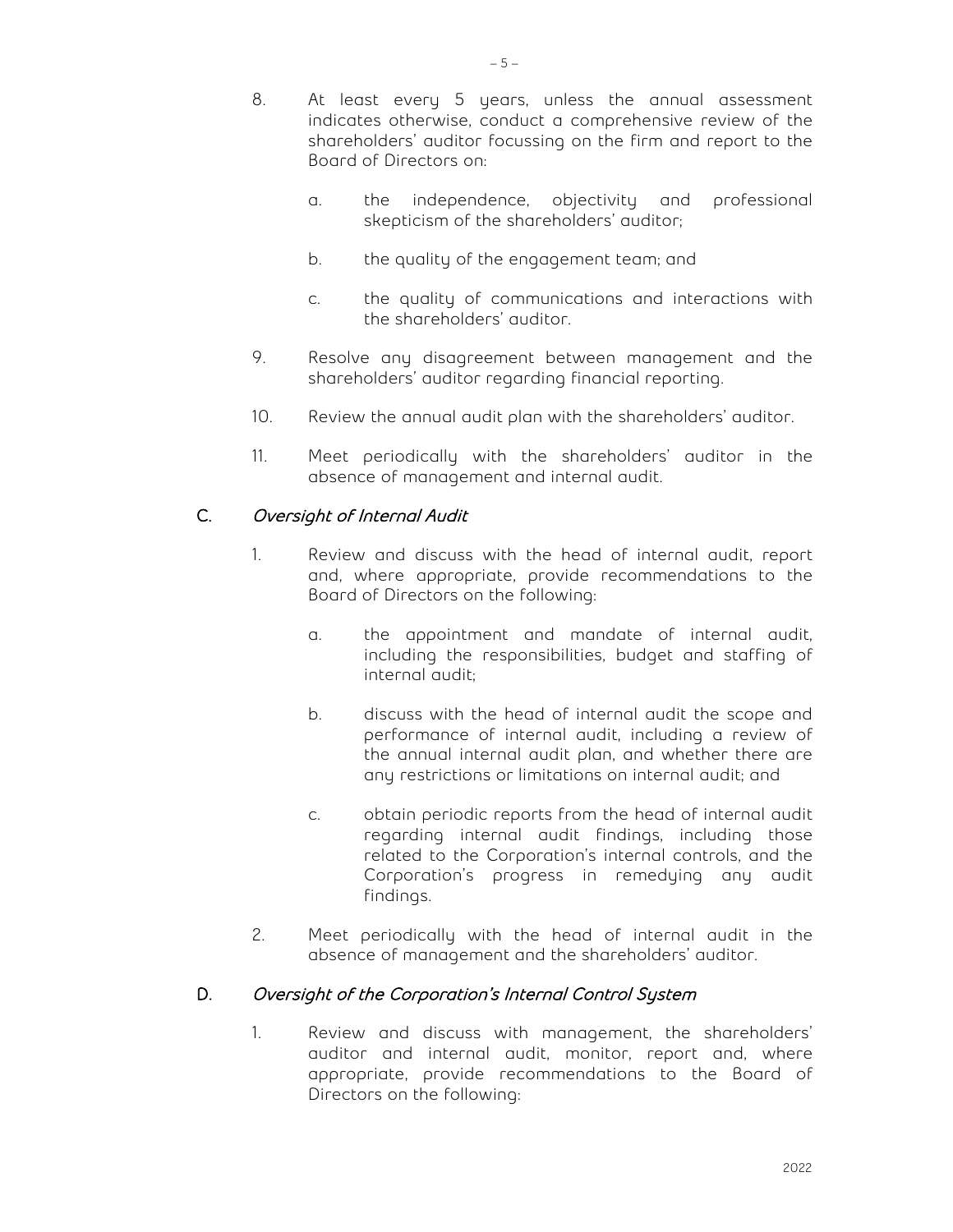- a. the Corporation's systems of internal controls over financial reporting;
- b. the existence of any fraud, whether or not material, that involves management or other employees who have a significant role in the Corporation's internal controls over financial reporting;
- c. compliance with the policies and practices of the Corporation relating to business ethics and code of conduct;
- d. compliance by Directors, Officers and other management personnel with the Corporation's Disclosure Policy; and
- e. the relationship of the Audit Committee with other committees of the Board of Directors, management and the Corporation's consolidated subsidiaries' audit committees.
- 2. Review and discuss with the Chief Executive Officer and Chief Financial Officer of the Corporation the process for the certifications to be provided in the Corporation's public disclosure documents.
- 3. Review, monitor, report, and, where appropriate, provide recommendations to the Board of Directors on the Corporation's disclosure controls and procedures.
- 4. Establish procedures for the receipt, retention, and treatment of complaints received by the Corporation regarding accounting, internal accounting controls or auditing matters, including procedures for confidential, anonymous submissions by employees regarding questionable accounting or auditing matters.
- 5. Meet periodically with management in the absence of the shareholders' auditor and internal audit.

## E. Oversight of the Corporation's Financial Reporting Risks

1. Review, monitor, report and, where appropriate, provide recommendations to the Board of Directors on the Corporation's processes for identifying, assessing, mitigating, remedying and, where required, reporting major risk exposures as it relates to financial reporting.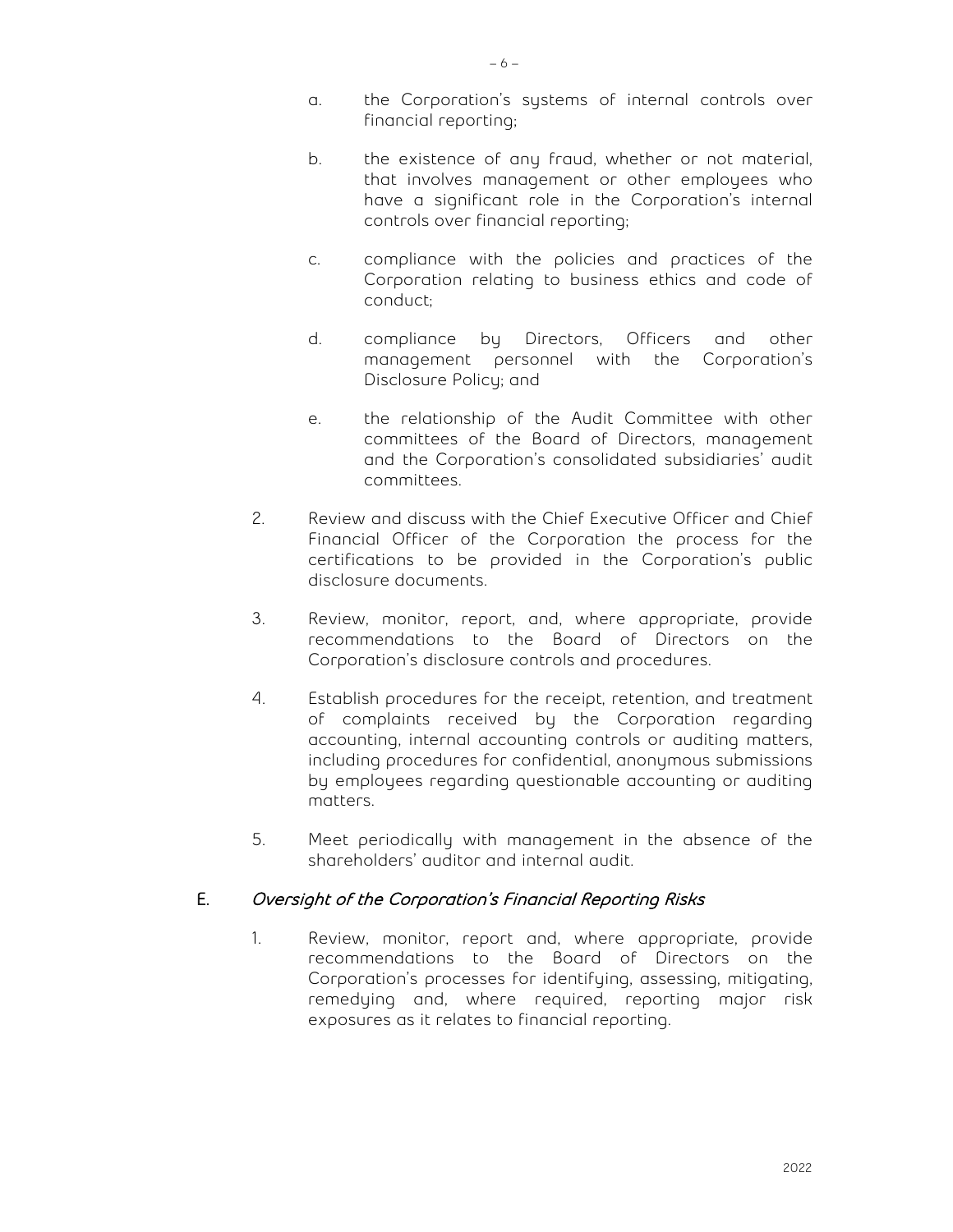## F. Journalistic Independence

- 1. Consider and approve, on recommendation from the Chief Executive Officer, the appointment and termination of the Vice President responsible for CTV News and the Vice President responsible for Noovo News.
- 2. At least annually, obtain and review reports regarding compliance with the Corporation's Journalistic Independence Policy by each of the Vice President responsible for CTV News and the Vice President responsible for Noovo News.

## G. Compliance with Legal Requirements

- 1. Review and discuss with management, the shareholders' auditor and internal audit, monitor, report and, when appropriate, provide recommendation to the Board of Directors on the adequacy of the Corporation's process for complying with laws and regulations.
- 2. Receive, on a periodic basis, reports from the Corporation's Chief Legal Officer, with respect to the Corporation's pending or threatened material litigation.

### III. Evaluation of the Audit Committee and Report to Board of Directors

- A. The Audit Committee shall evaluate and review with the Corporate Governance Committee of the Board of Directors, on an annual basis, the performance of the Audit Committee.
- B. The Audit Committee shall review and discuss with the Corporate Governance Committee of the Board of Directors, on an annual basis, the adequacy of the Audit Committee charter.
- C. The Audit Committee shall report to the Board of Directors periodically on the Audit Committee's activities.

## IV. Outside Advisors

The Audit Committee shall have the authority to engage outside counsel and other outside advisors as it deems appropriate to assist the Audit Committee in the performance of its functions. The Corporation shall provide appropriate funding for such advisors as determined by the Audit Committee.

### V. Membership

The Audit Committee shall consist of such number of directors, in no event to be less than three, as the Board of Directors may from time to time by resolution determine. The members of the Audit Committee shall meet the independence, experience and other membership requirements under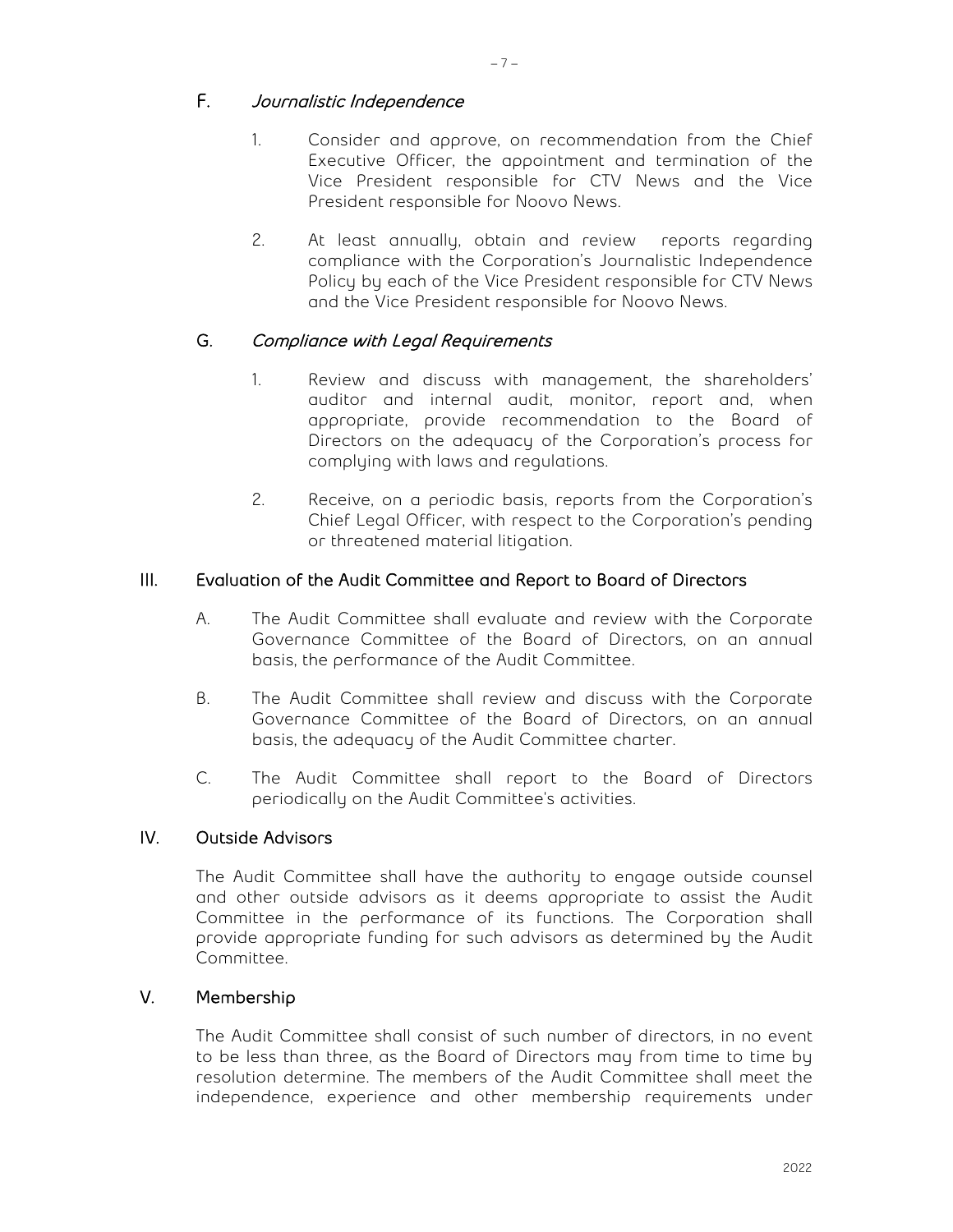applicable laws, rules and regulations as determined by the Board of Directors.

#### VI. Audit Committee Chair

The Chair of the Audit Committee shall be appointed by the Board of Directors. The Chair of the Audit Committee leads the Audit Committee in all aspects of its work and is responsible to effectively manage the affairs of the Audit Committee and ensure that it is properly organized and functions efficiently. More specifically, the Chair of the Audit Committee shall:

- A. Provide leadership to enable the Audit Committee to act effectively in carrying out its duties and responsibilities as described elsewhere in this charter and as otherwise may be appropriate;
- B. In consultation with the Board Chair and the Chief Executive Officer, ensure that there is an effective relationship between management and the members of the Audit Committee;
- C. Chair meetings of the Audit Committee;
- D. In consultation with the Chief Executive Officer, the Corporate Secretary's Office and the Board Chair, determine the frequency, dates and locations of meetings of the Audit Committee;
- E. In consultation with the Chief Executive Officer, the Chief Financial Officer, the Corporate Secretary's Office and, as required, other Officers, review the annual work plan and the meeting agendas to ensure all required business is brought before the Audit Committee to enable it to efficiently carry out its duties and responsibilities;
- F. Ensure, in consultation with the Board Chair, that all items requiring the Audit Committee's approval are appropriately tabled;
- G. Ensure the proper flow of information to the Audit Committee and review, with the Chief Executive Officer, the Chief Financial Officer, the Corporate Secretary's Office and, as required, other Officers, the adequacy and timing of materials in support of management's proposals;
- H. Report to the Board of Directors on the matters reviewed by, and on any decisions or recommendations of, the Audit Committee at the next meeting of the Board of Directors following any meeting of the Audit Committee; and
- I. Carry out any special assignments or any functions as requested by the Board of Directors.